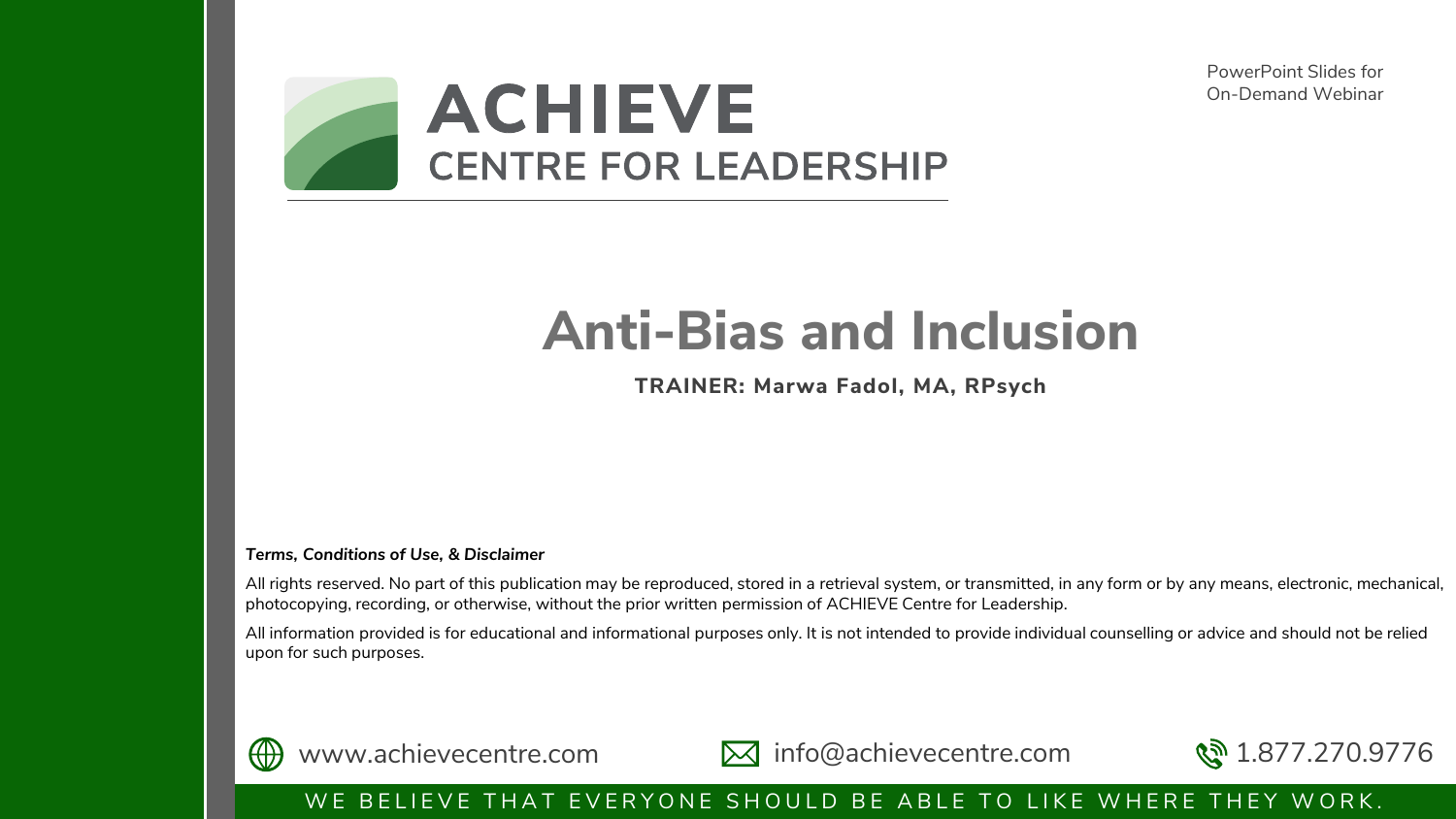#### **OUTLINE**

- •What is unconscious/implicit bias?
- How to recognize biases
- Cultural competence and humility
- •What to do about biases
- Creating an inclusive environment
- How to talk to to others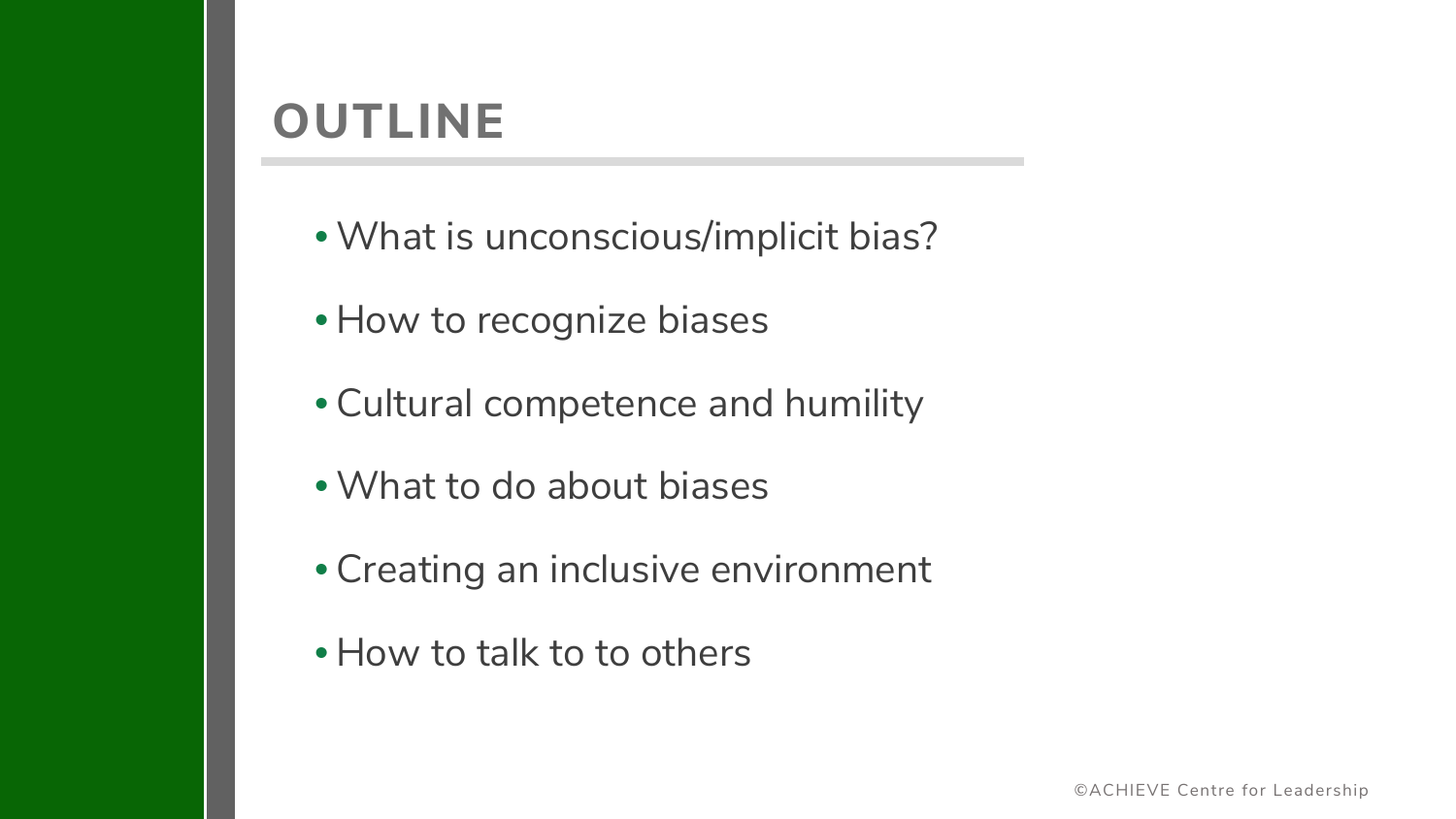#### **DEFINITIONS**

•**Implicit bias**: Unconscious thoughts or attitudes we have that impact our actions and decisions

- **Stereotype**: Preconceived and oversimplified ideas about a person or group; can be positive or negative
- **Prejudice**: Preconceived judgement or notion, usually not based on facts or experience, about a certain group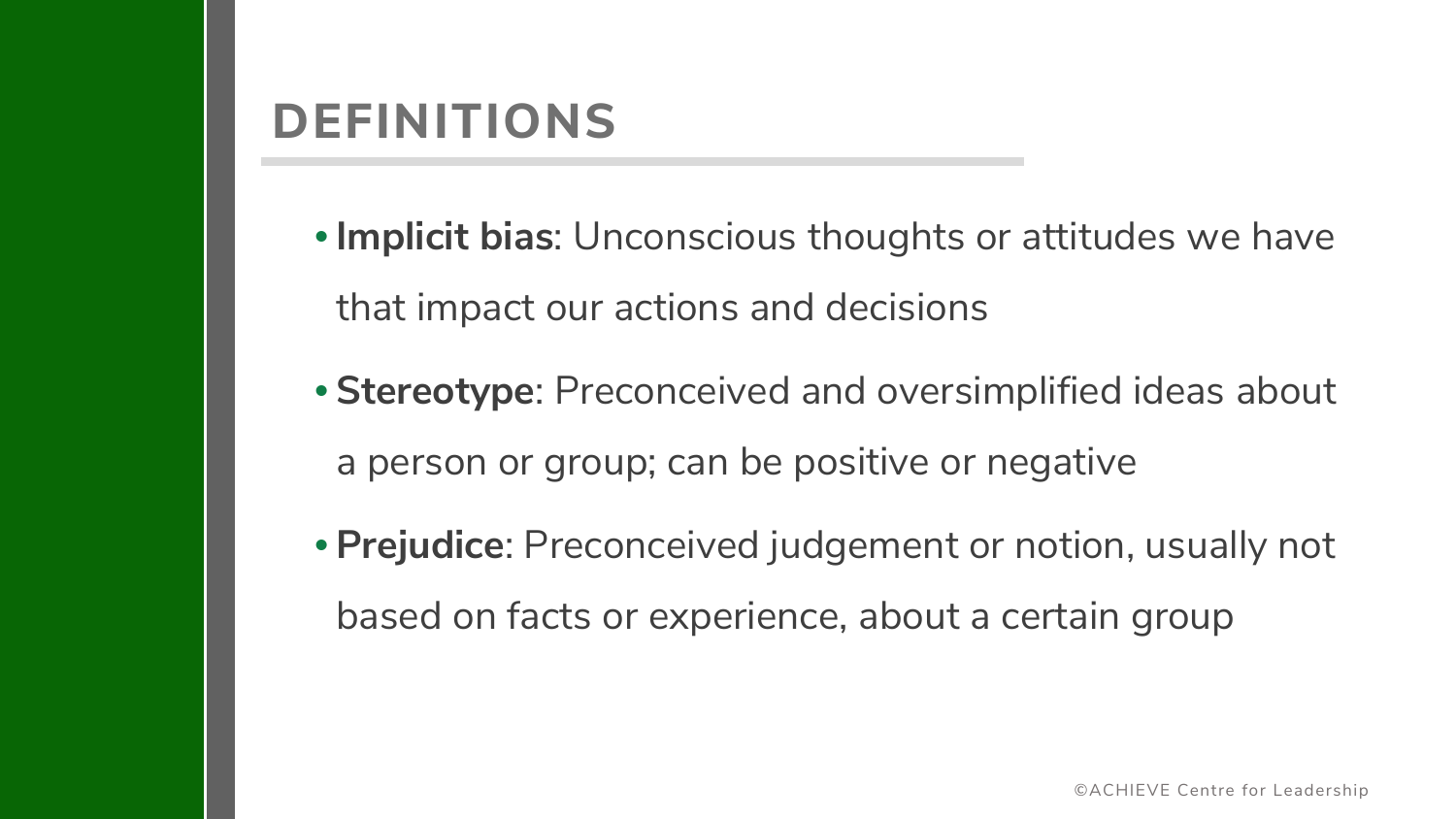#### **DEFINITIONS**

- **Discrimination**: Actions against a group of people
- **Racism**: Systems that uphold the belief that one race is superior, sets of action by a race to disadvantage another race; prejudice plus power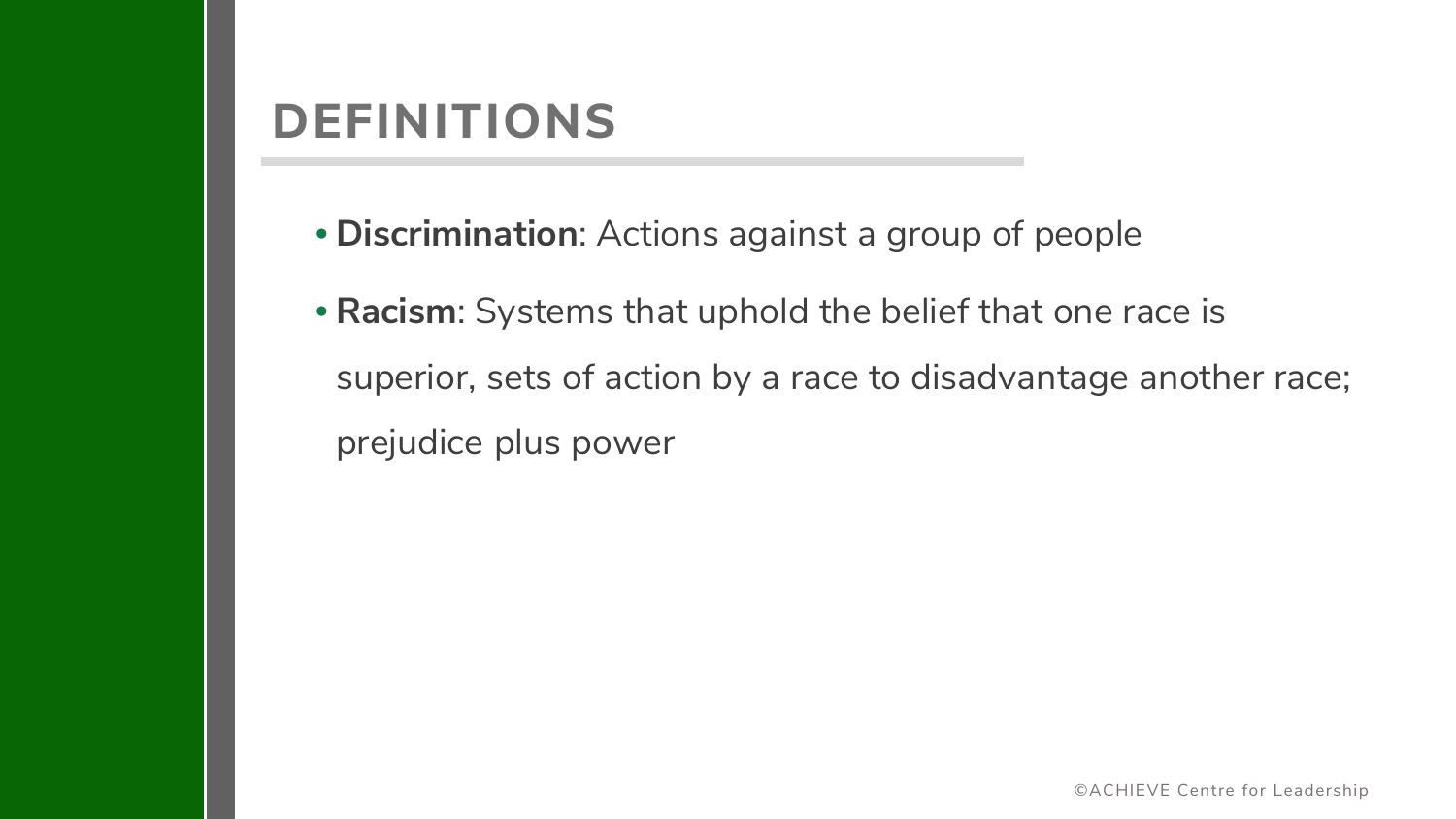#### **DEFINITIONS**

- **Micro-affirmations**: Small, consistent gestures that foster inclusion and support for people who might feel invisible or unwelcome in spaces
- **Microaggressions**: daily verbal, nonverbal, and environmental gestures, intentional or not, that relay negative messages to persons belonging to marginalized groups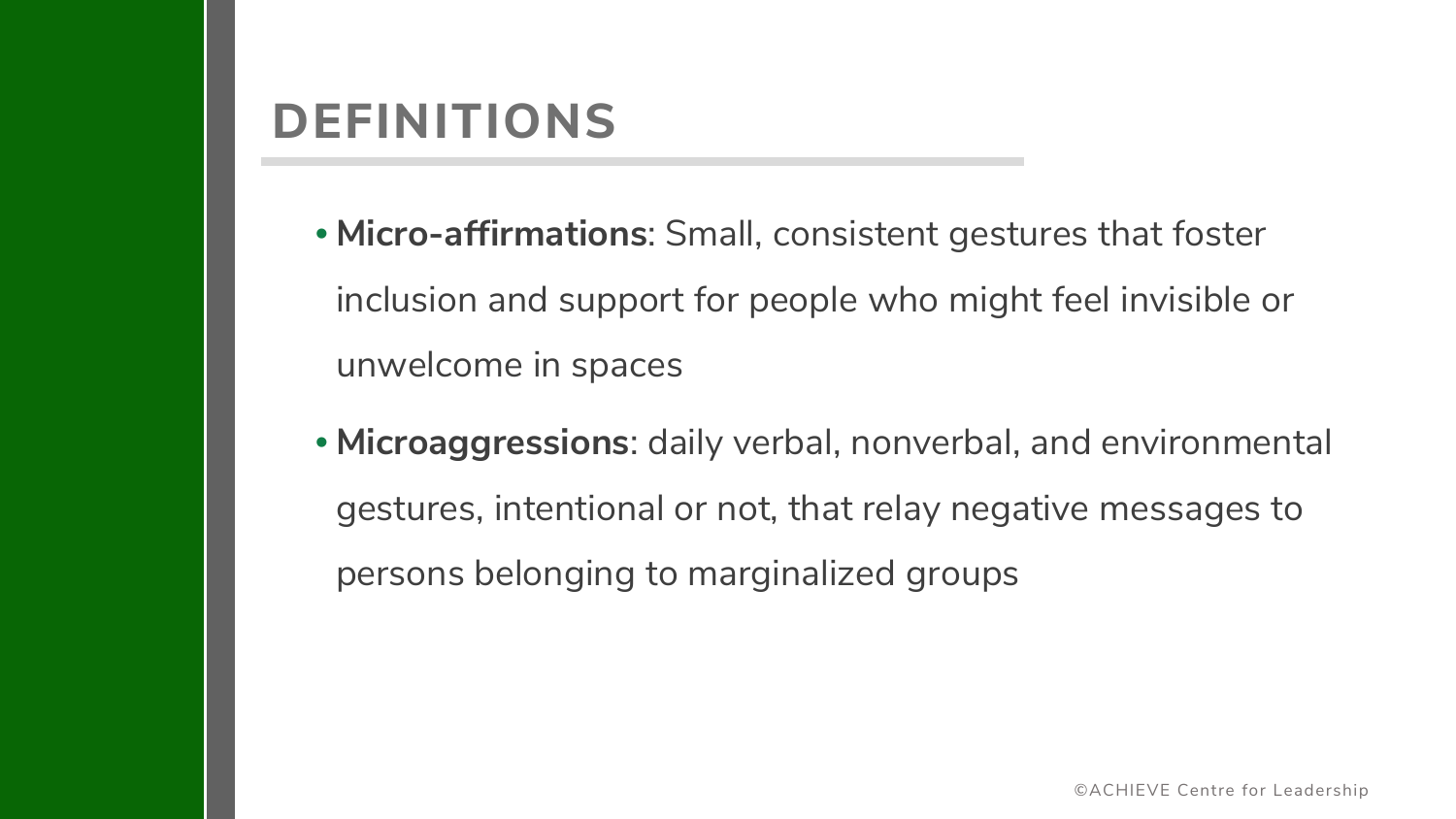## **UNCONSCIOUS BIAS**

- Mental shortcuts that we're not aware of
- Helps us make quick judgements and assessments in daily functioning
- Based on our own experiences,
	- media, things we're told, and
	- other external influences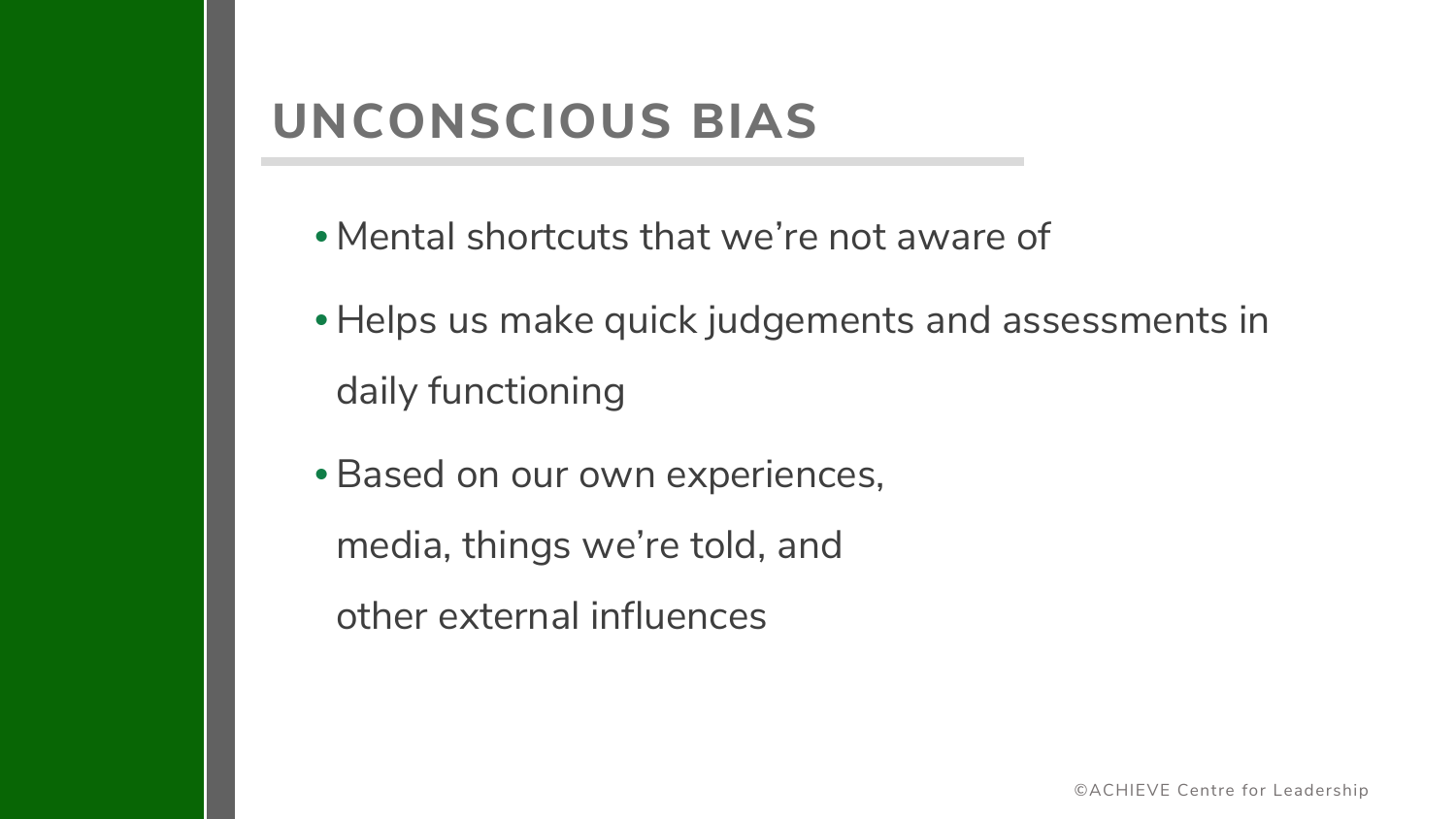#### **BIASES**

- Demographics (age, gender, race, sexuality, etc.)
- Personality (introverted, extroverted, loud, conflictavoidant, etc.)
- •Workplace (position/title, department, etc.)
- Others?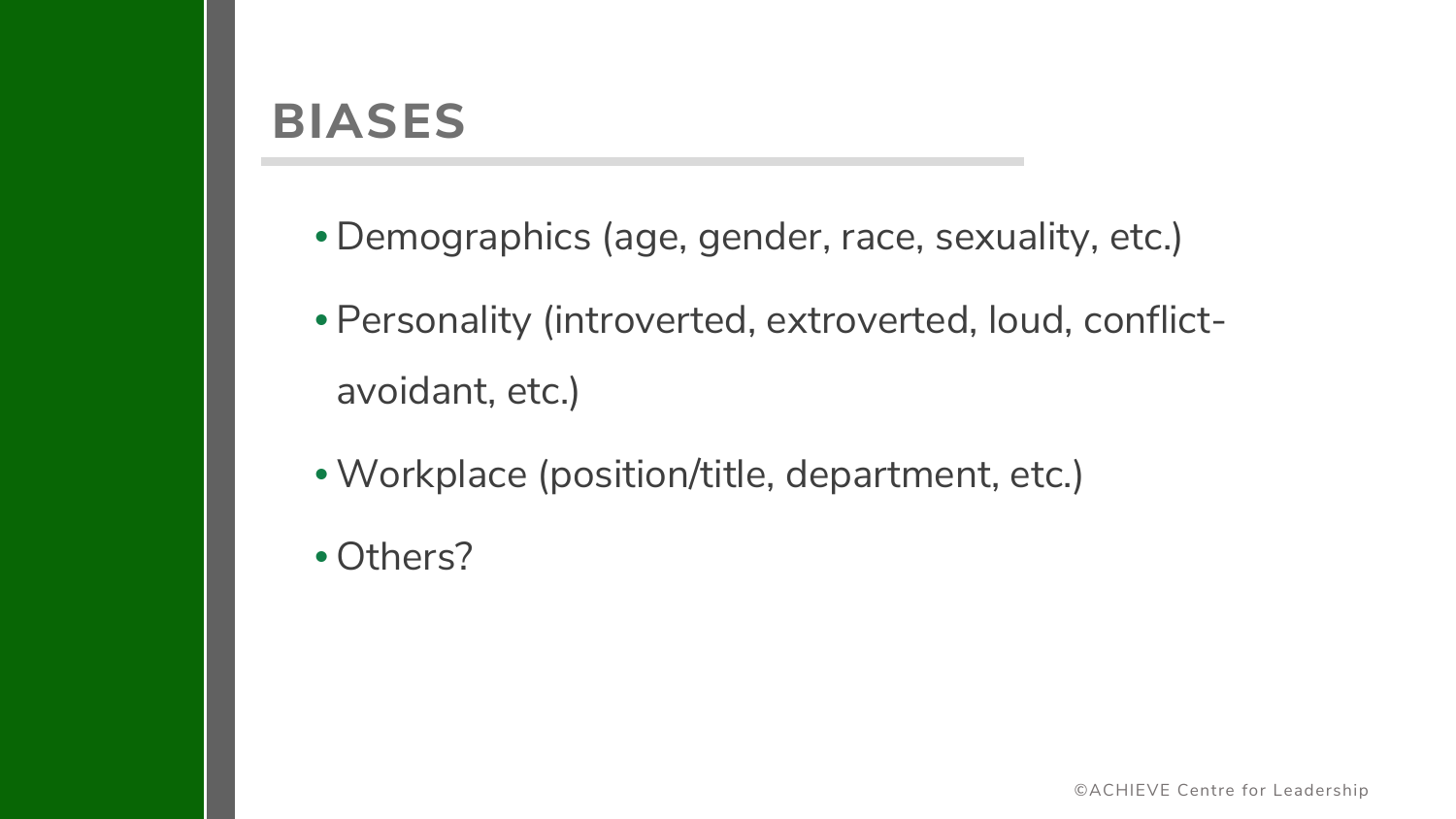#### **TYPES OF BIASES**

• **Affinity bias**: Unconscious tendency to be drawn to people who are similar to you

• **Halo bias**: Tendency to maximize positive and minimize negative when we like someone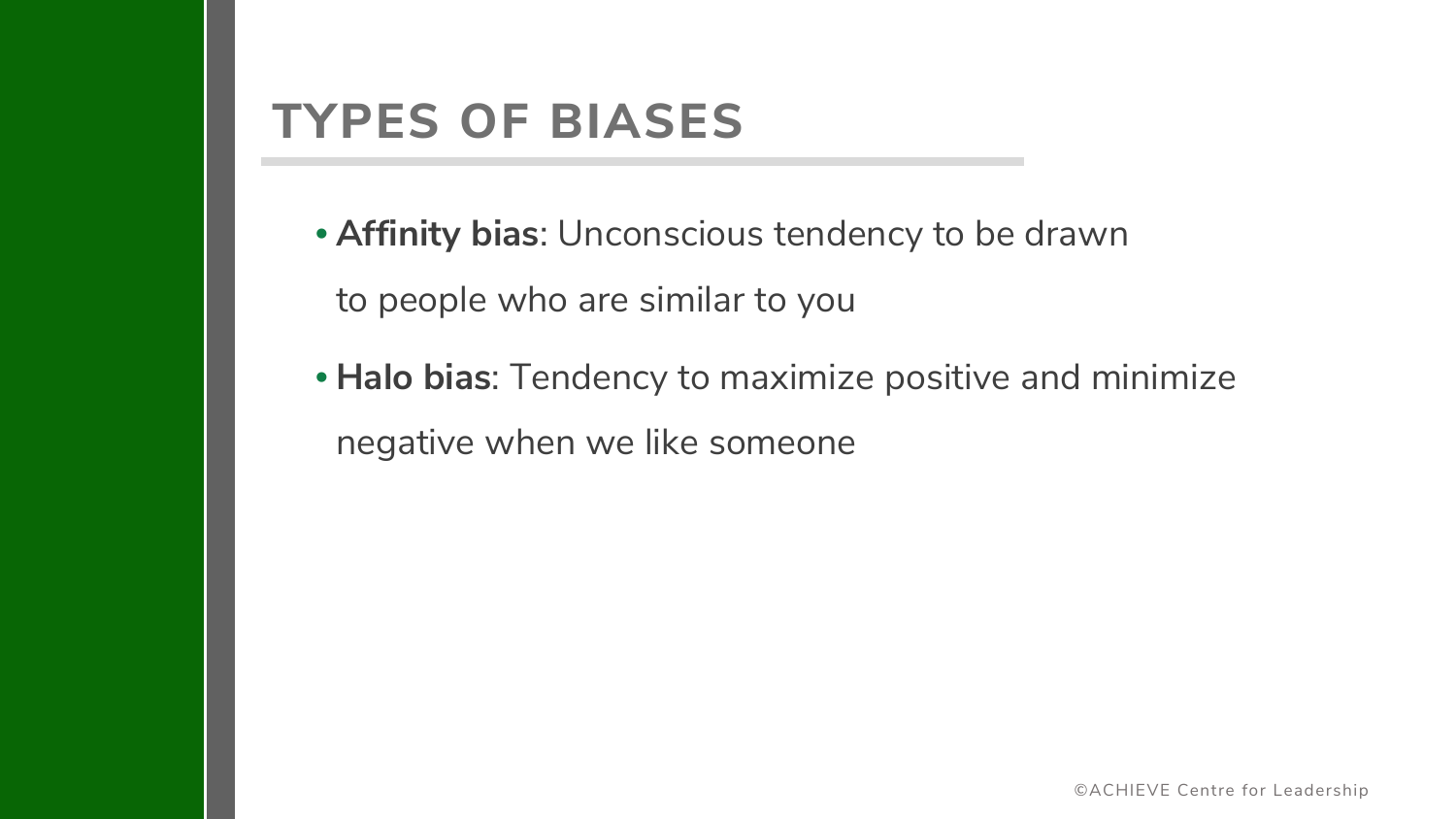#### **TYPES OF BIASES**

- **Confirmation bias**: Tendency to only seek out information and viewpoints that confirm our own opinions
- **Groupthink**: tendency to conform to group opinions and to not share dissenting views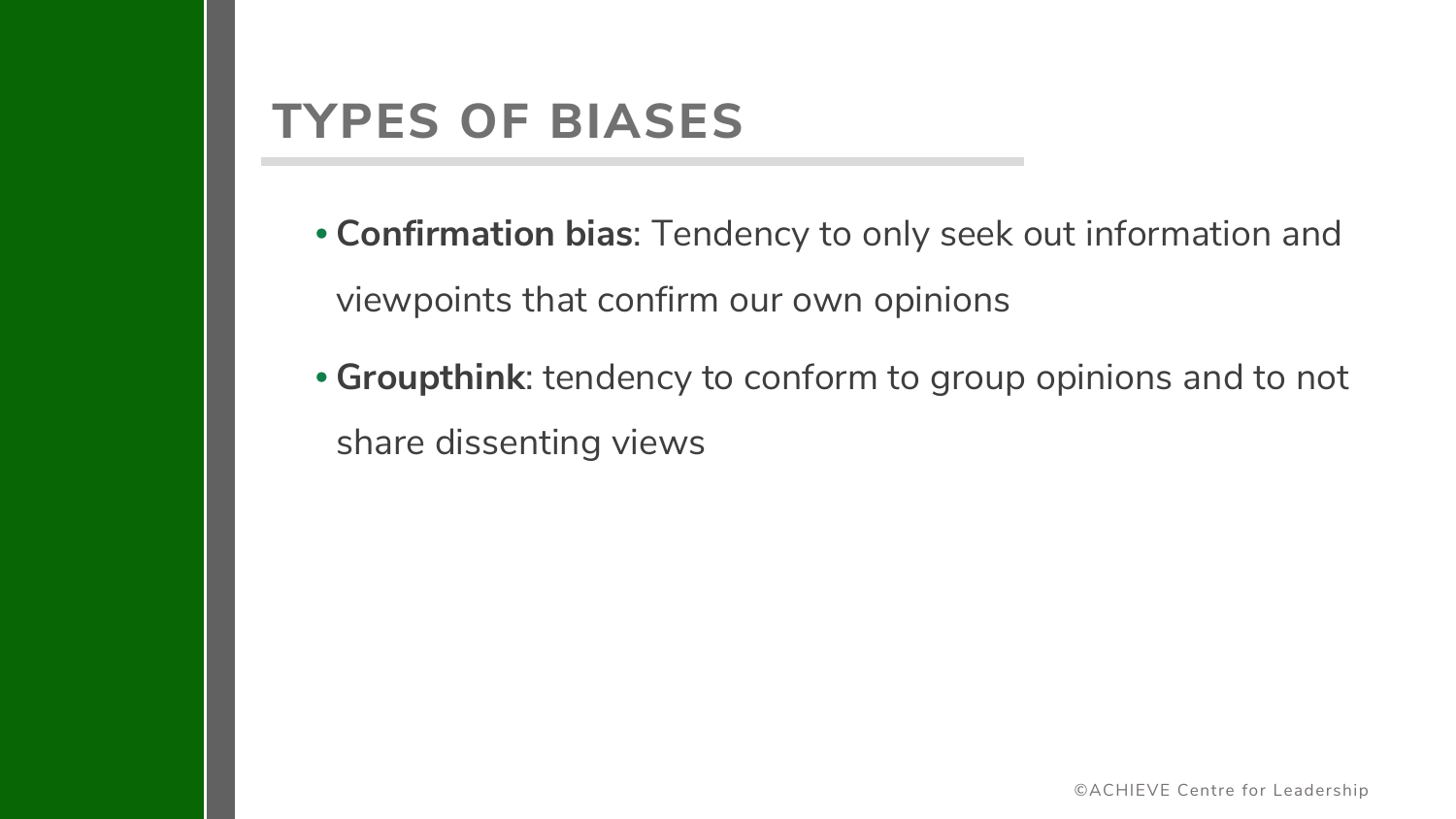## **HOW TO RECOGNIZE BIASES**

- Being observant and self-reflective
- Pay attention to specific circumstances:
	- ° When you really like someone
	- ° When you have a negative reaction to someone
	- ° When you are upset about a situation
	- ° When you have big feelings about something/someone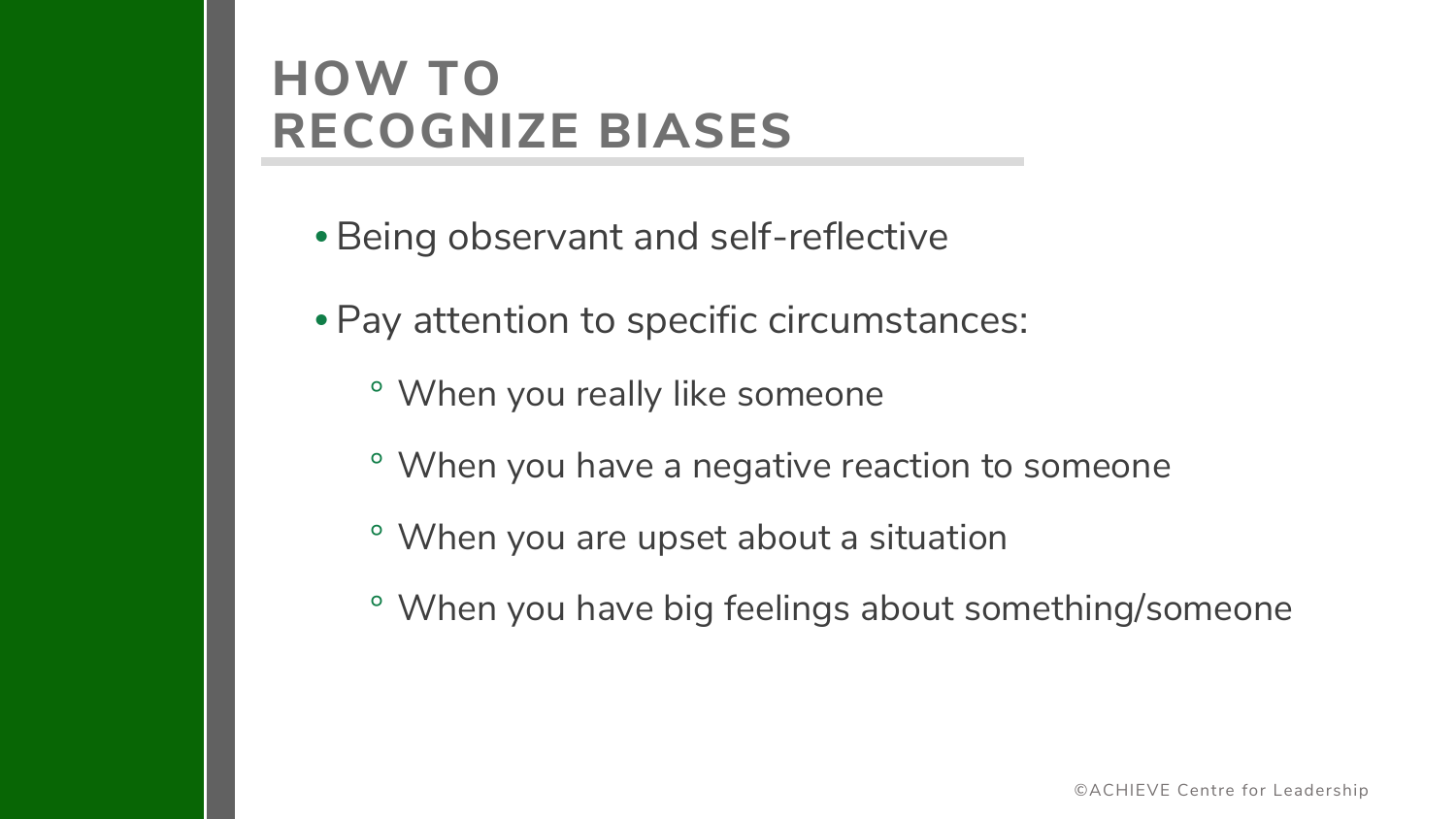#### **Surface Culture: Easily Observed** Ideas of Modesty Body Language Survival Ideas of Beauty Ideas About Child Rearing Approaches to Problem Solving Concept of "Self" Concept of Relationships Courtship Practices Concepts of Health and Illness Ideas of Cleanliness Patterns of Group Decision Making Ideas about What is True Definitions of Good and Evil And Much, Much More! Fine arts Music Drama Dancing Storytelling Cooking Games Dress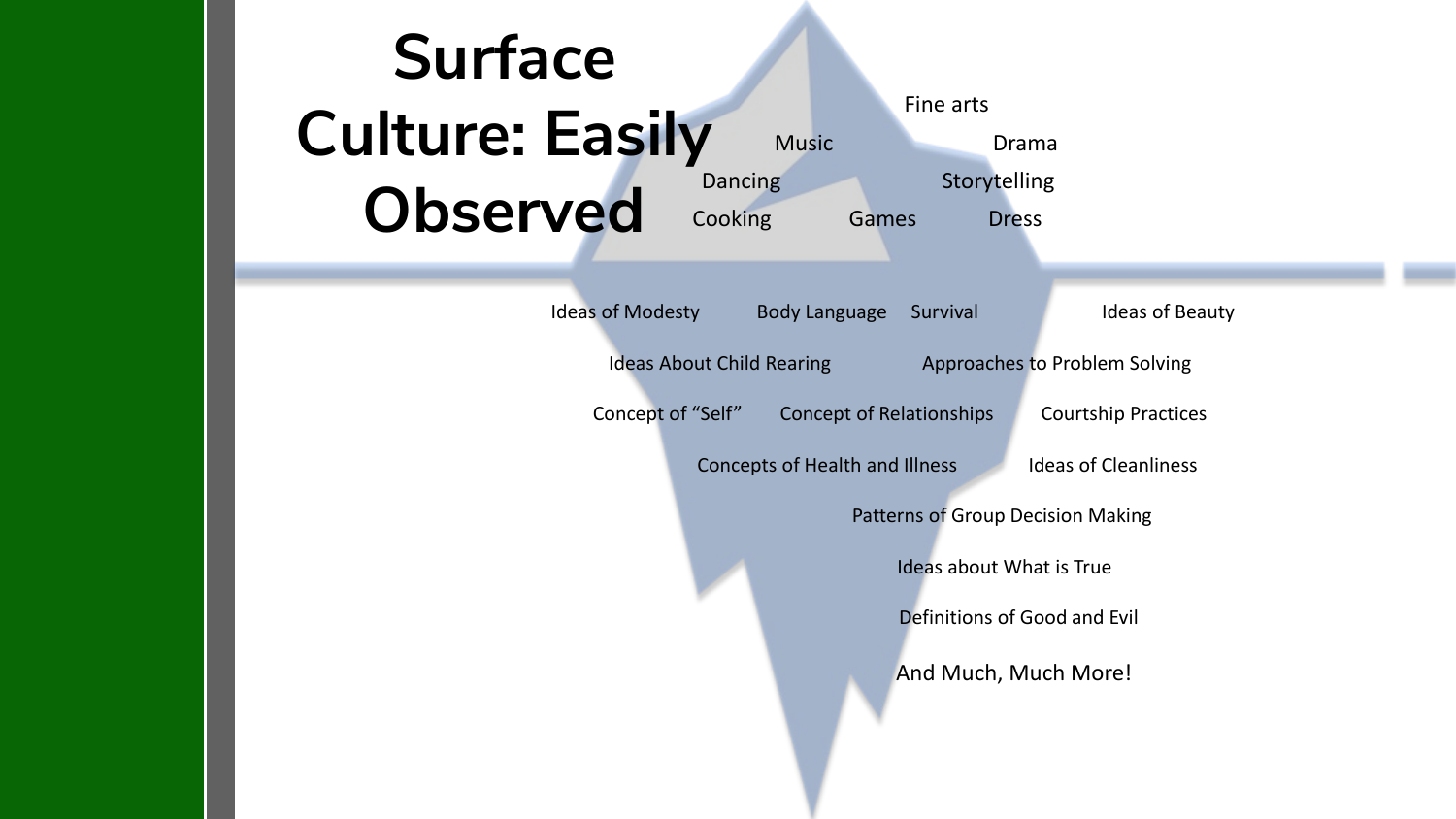## **CULTURE CONNECTIONS**

- How have you been influenced by culture?
- How do you define family?
- •What are the cultural contexts of your clients?
- •What are surface culture differences and similarities?
- How do you make sense of cultural differences?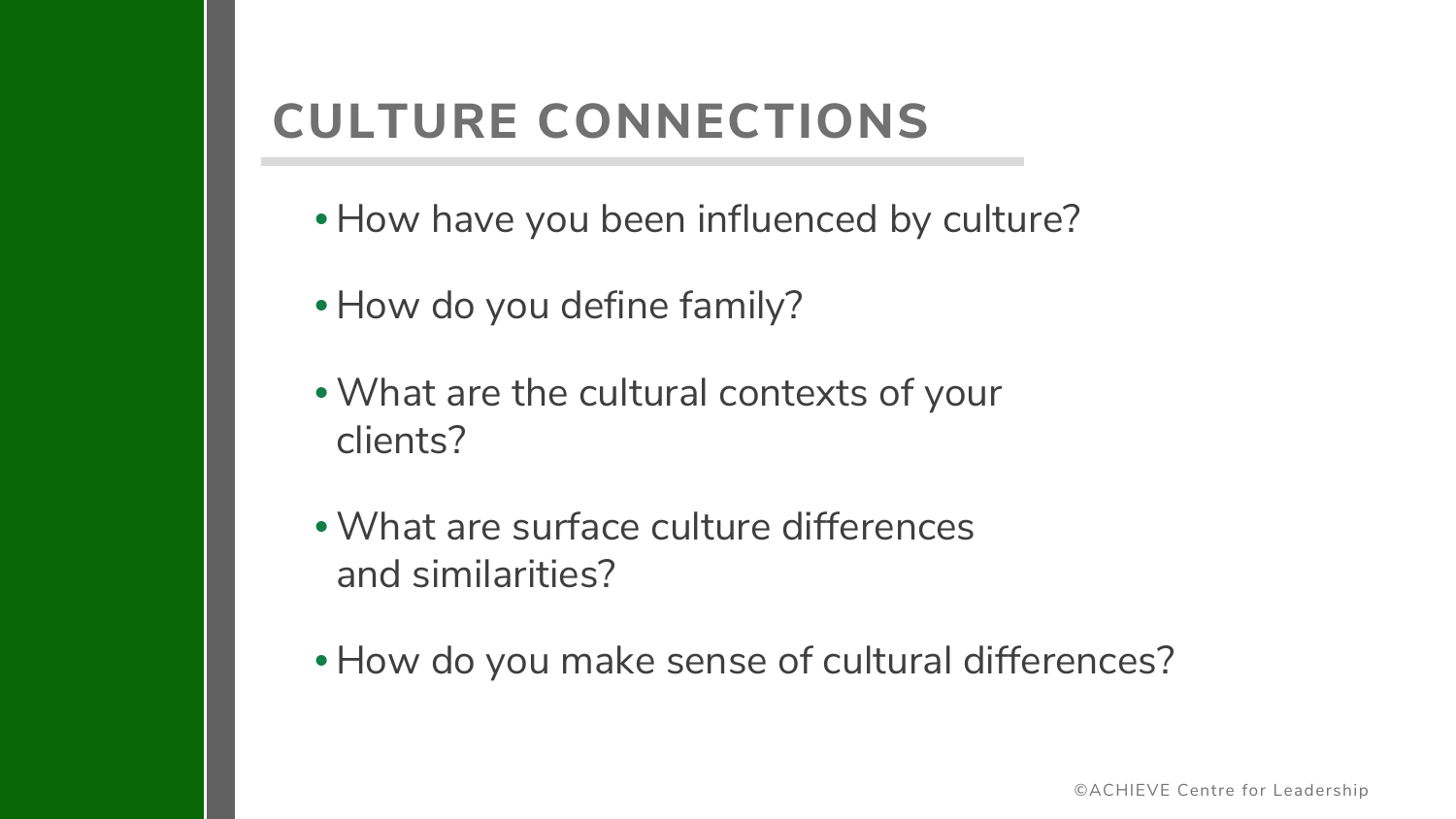#### **COMPETENCE**

#### **Cultural Competence**

- Being aware and curious that there are diverse cultural influences
- Respecting those differences
- Integrating this into working with people who may share or differ in cultural background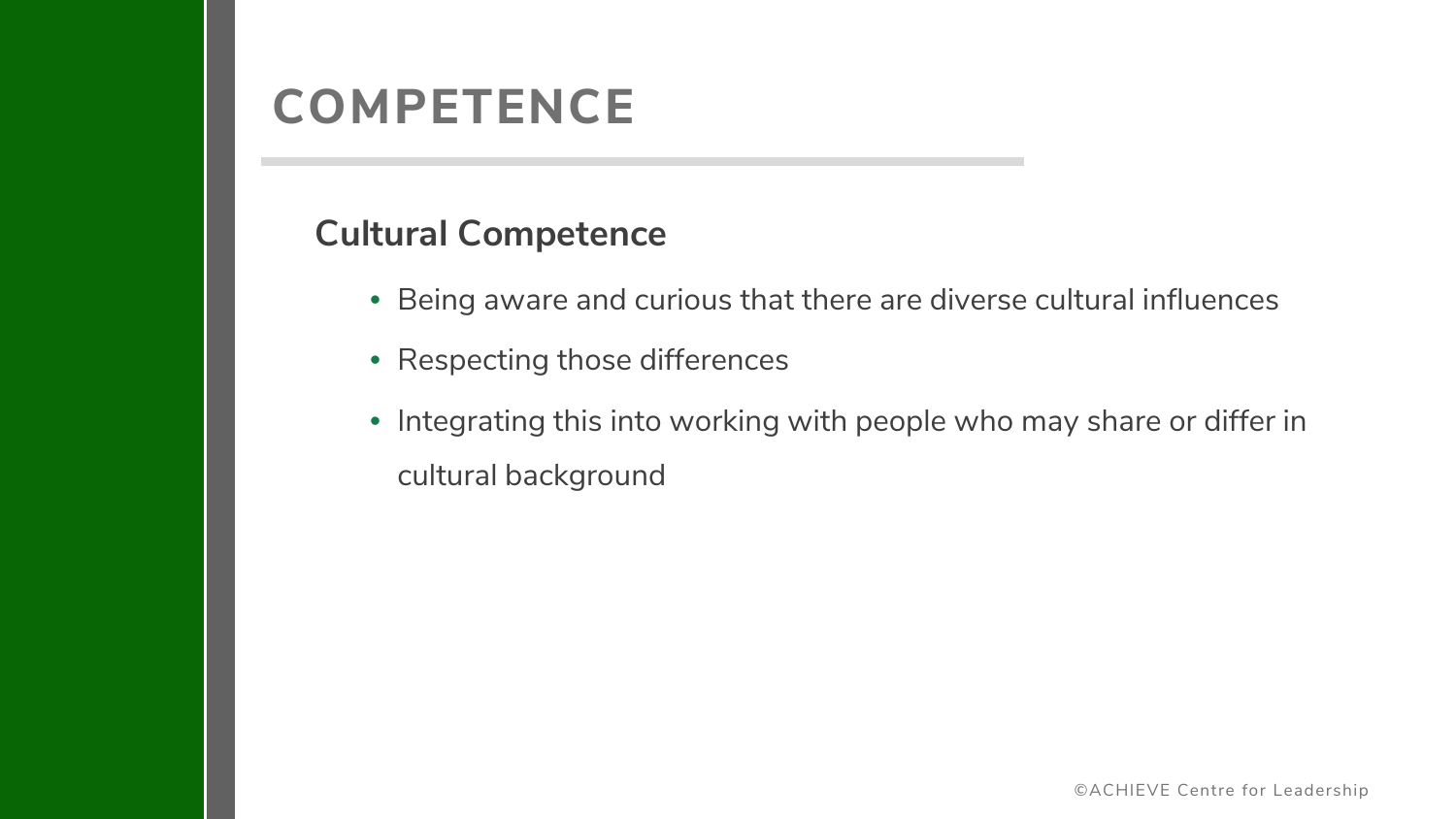#### **HUMILITY**

#### **Cultural Humility**

° Recognizing that our learning is ongoing and dynamic as we continually learn about our own cultural impacts and privileges and carefully attend to the power we wield in our roles with families.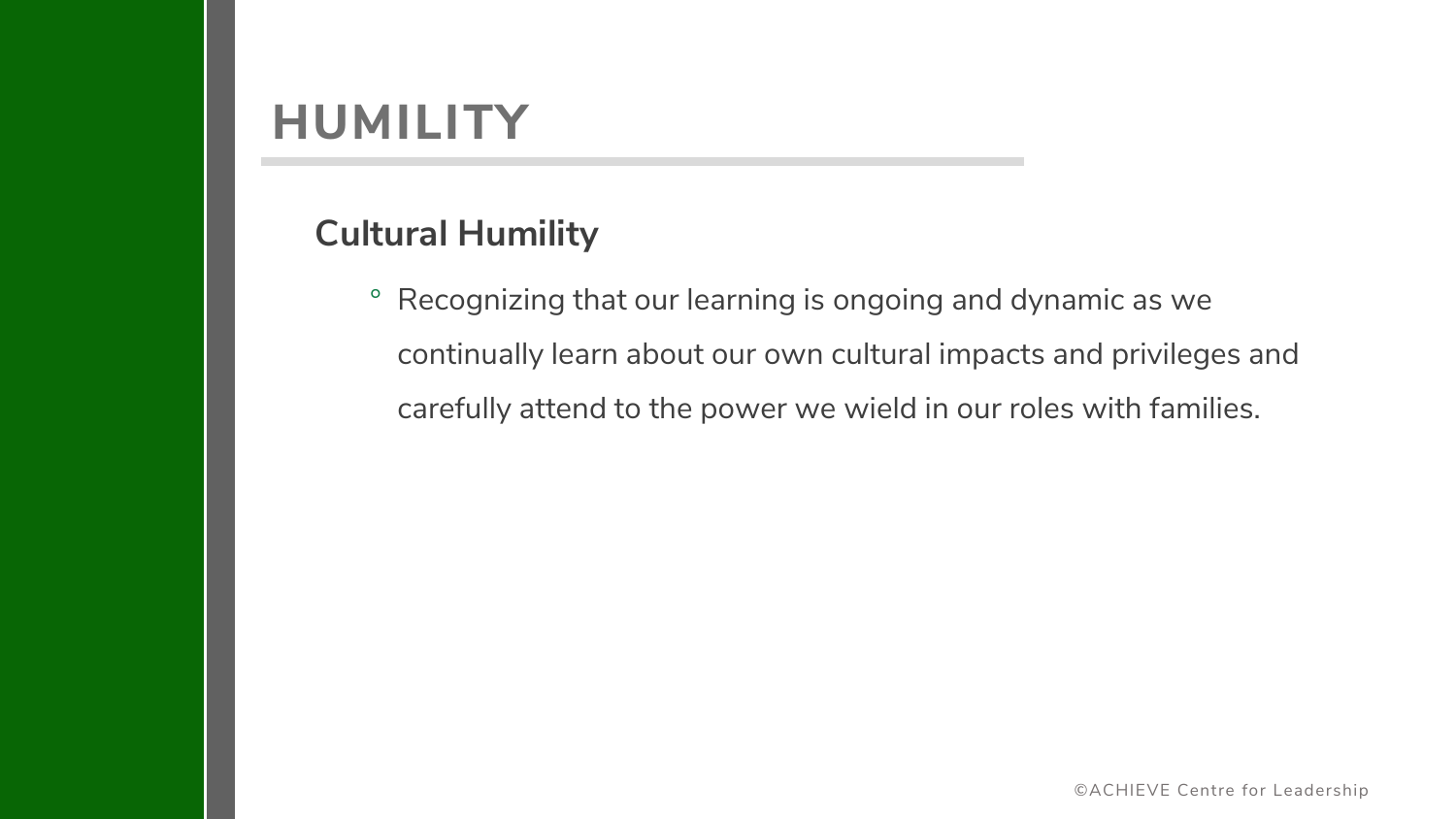## **CULTURAL COMPETENCE**

- Expand awareness of cultural influences and values
- Develop positive attitudes toward diversity and differences in cultural teachings
- Engage in active learning about diverse cultural practices
- •Respond to cultural strengths and needs of clients
- Practice skills for communication across cultures (e.g., a skill is being curious and listening before making suggestions).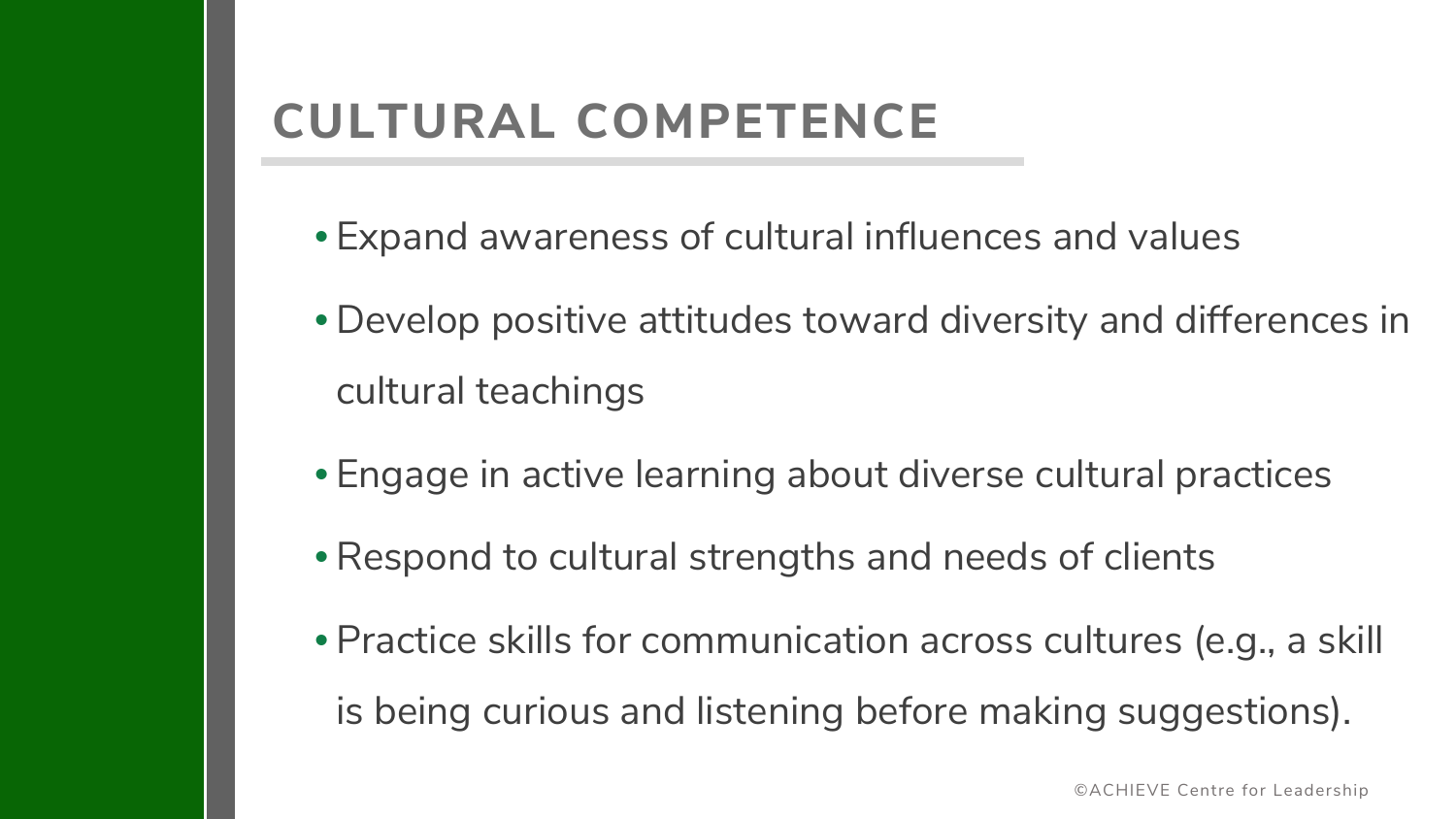• Biases stem from our experiences and cultural exposure.

•In order to counter them, we need to have new experiences and exposures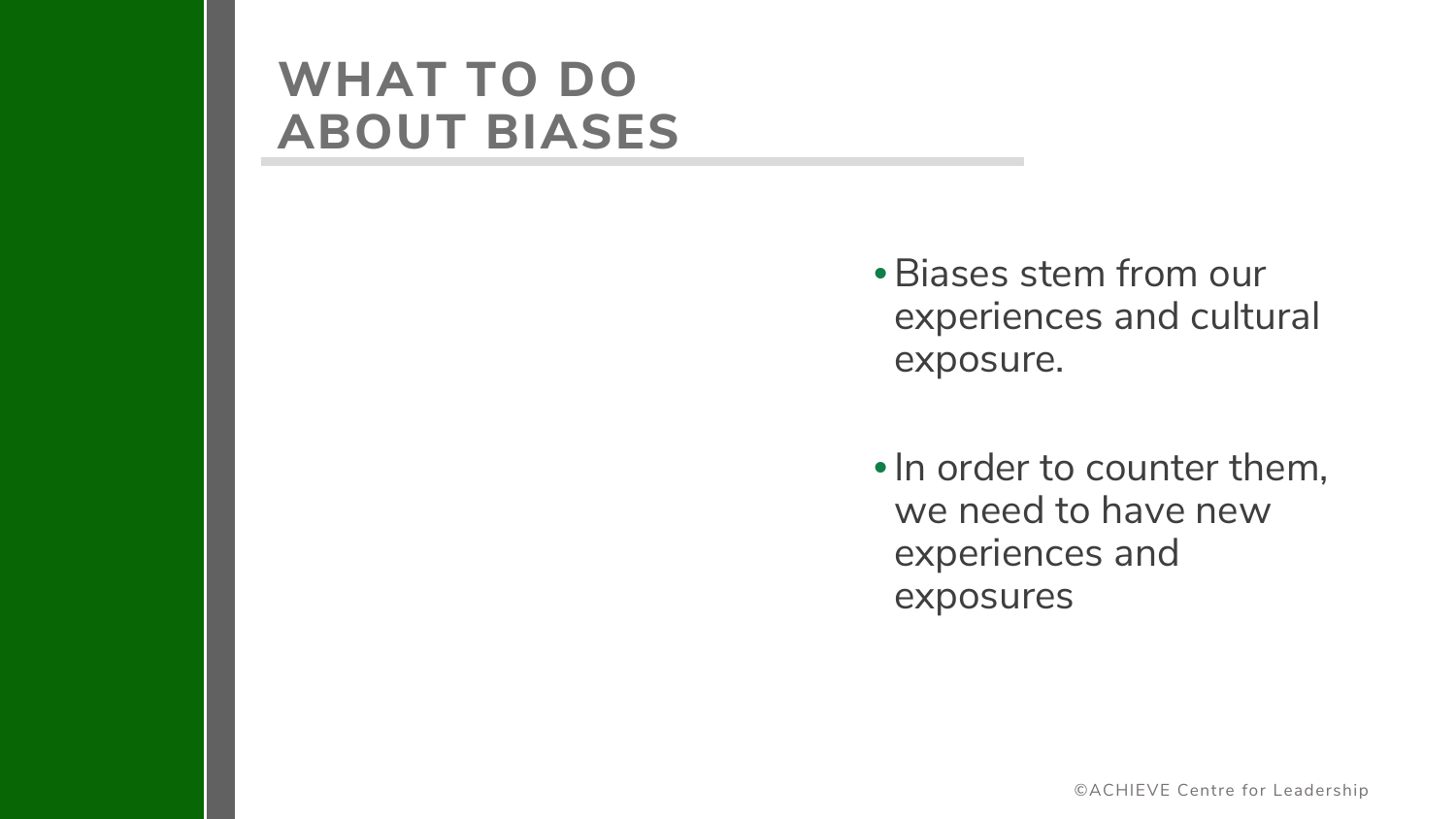- Acknowledge that we have them
- •Reflect without judgement
- Ask yourself some key questions:
	- ° Do my biases help or offend anyone?
	- ° How did I reach this conclusion?
	- ° Where might I have learned to think this way?
	- ° Is this in line with my beliefs and values?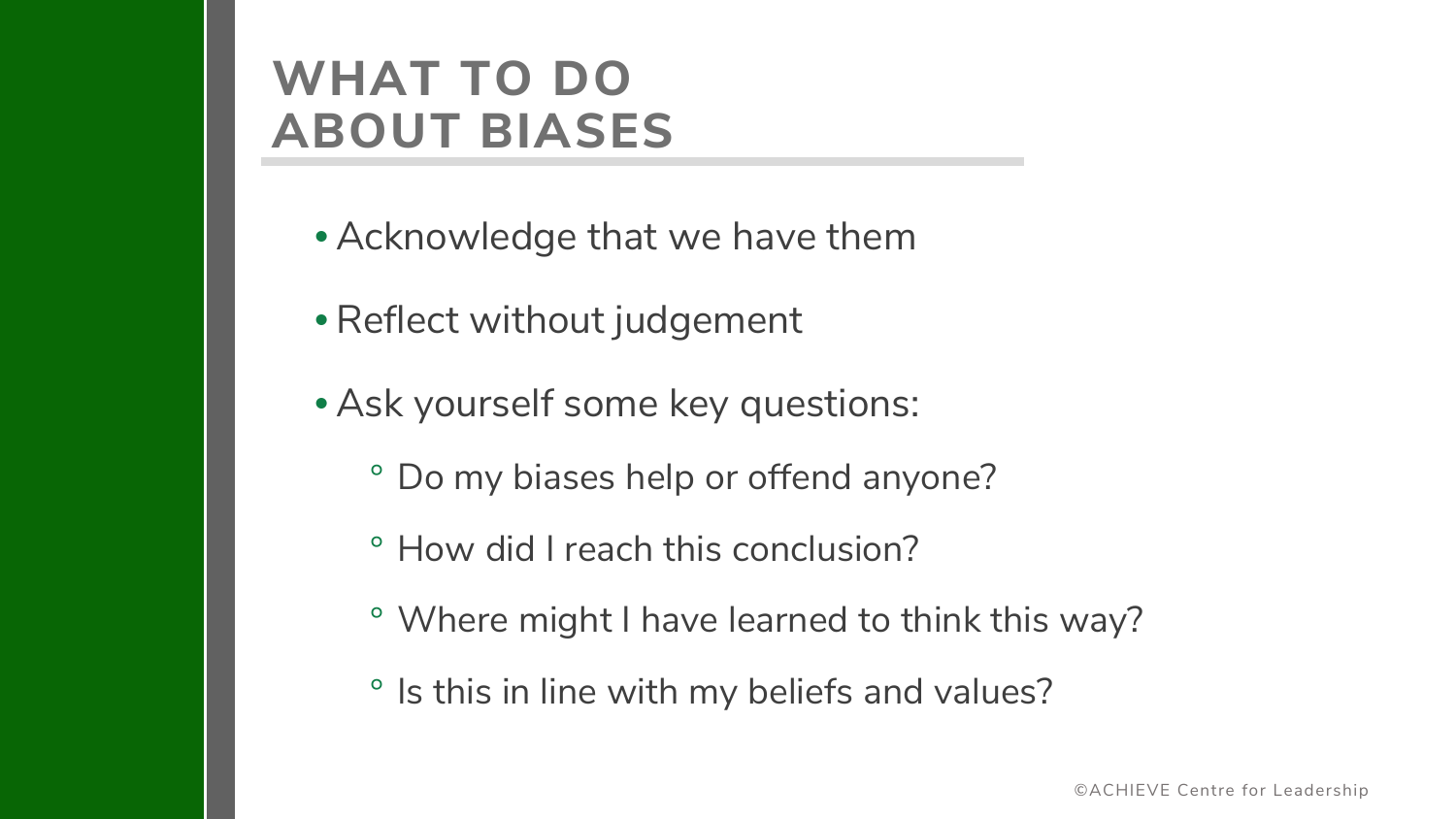- •Recognize individuality
	- ° Work hard to intentionally counter generalizations
- Ask open-ended, curious questions
- •Invite differing opinions
- Expose yourself to diverse ideas,

Individuals, and groups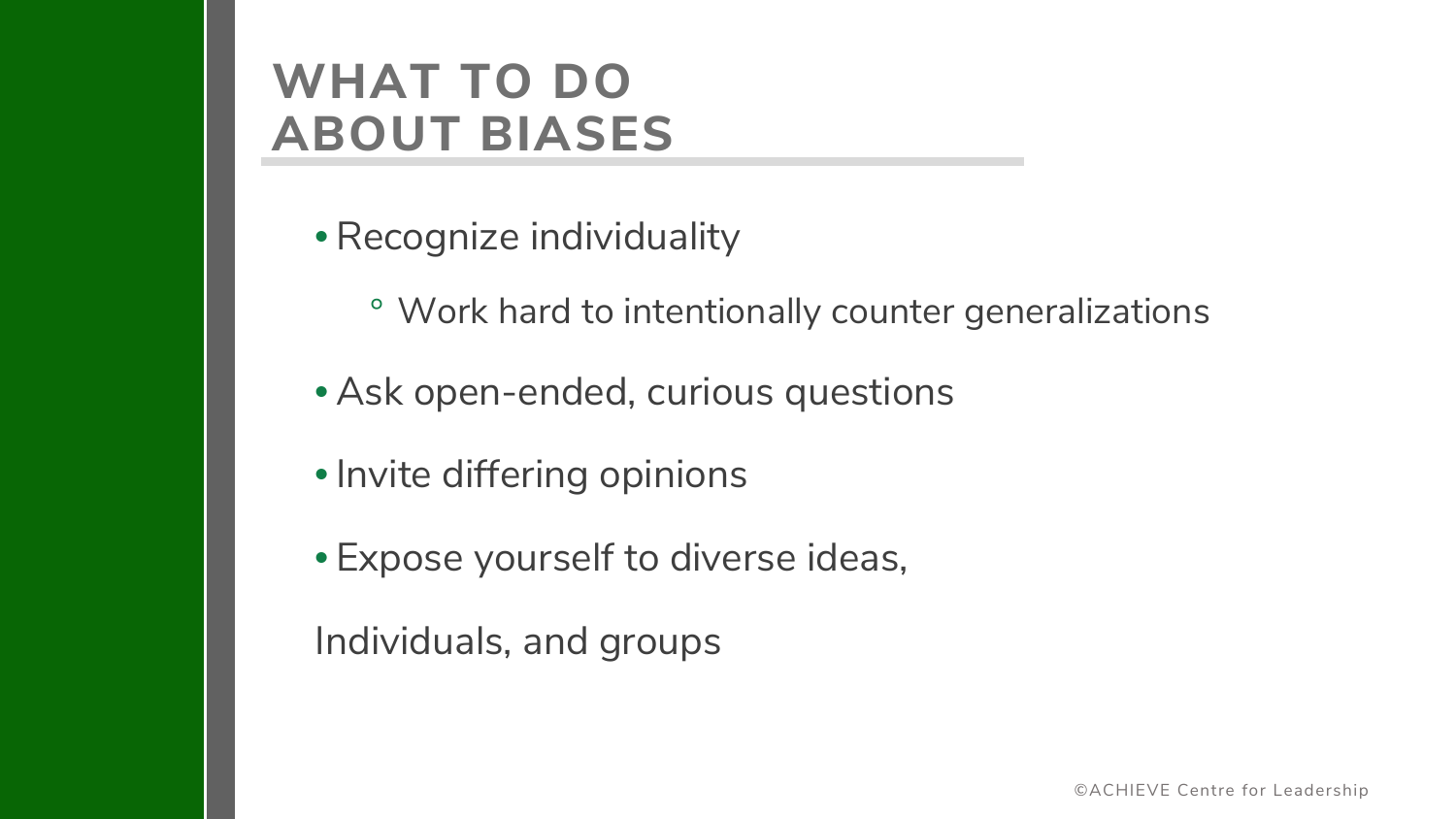- This is an ongoing journey
- Eliminating bias completely is not the goal
- •Recognizing and countering is the objective
- Can be exhausting and very vulnerable
- Practice self-compassion and kindness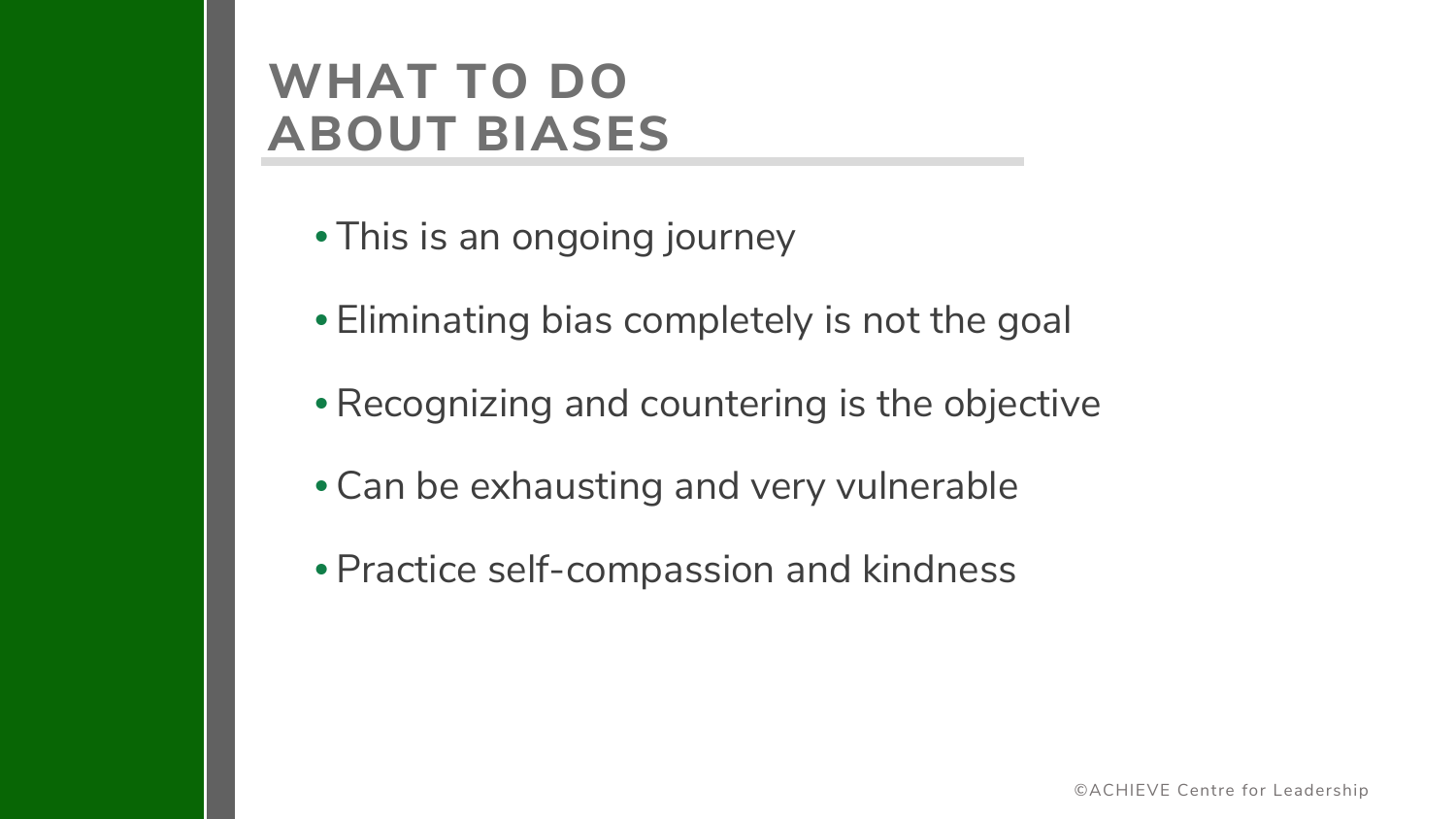What does an inclusive environment look and feel like?

- ° People are respected, valued, and seen
- ° People can be their authentic selves
- ° People are heard and feel safe sharing their ideas

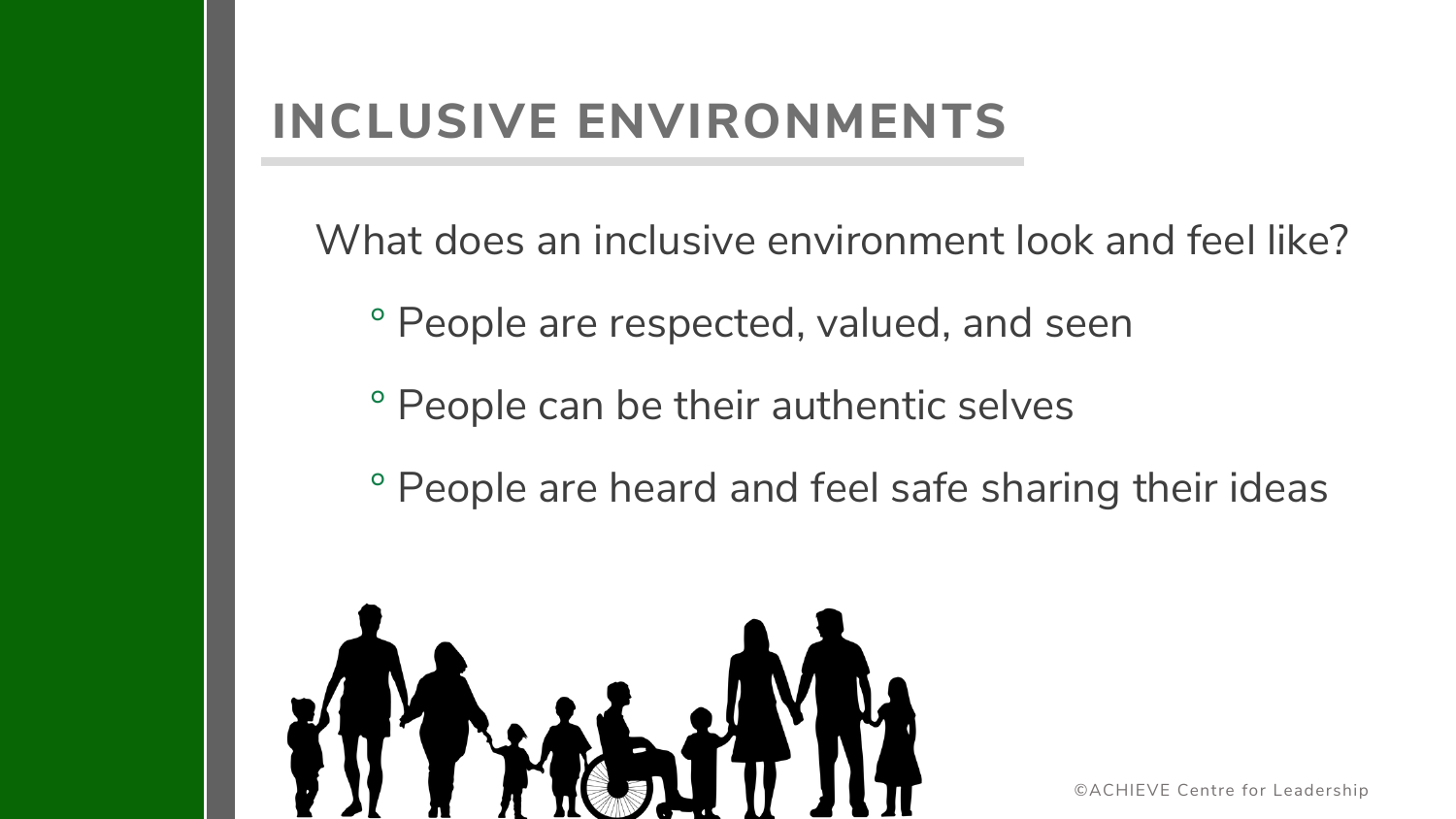#### **Physical Environment**

- What do people see when they come into your space?
- Representation matters! Include books, materials, and songs that represent diverse groups.
- Hire diverse staff.
- Provide open and inviting spaces. Where appropriate, invite clients and beneficiaries to participate and engage with staff to share ownership of the space.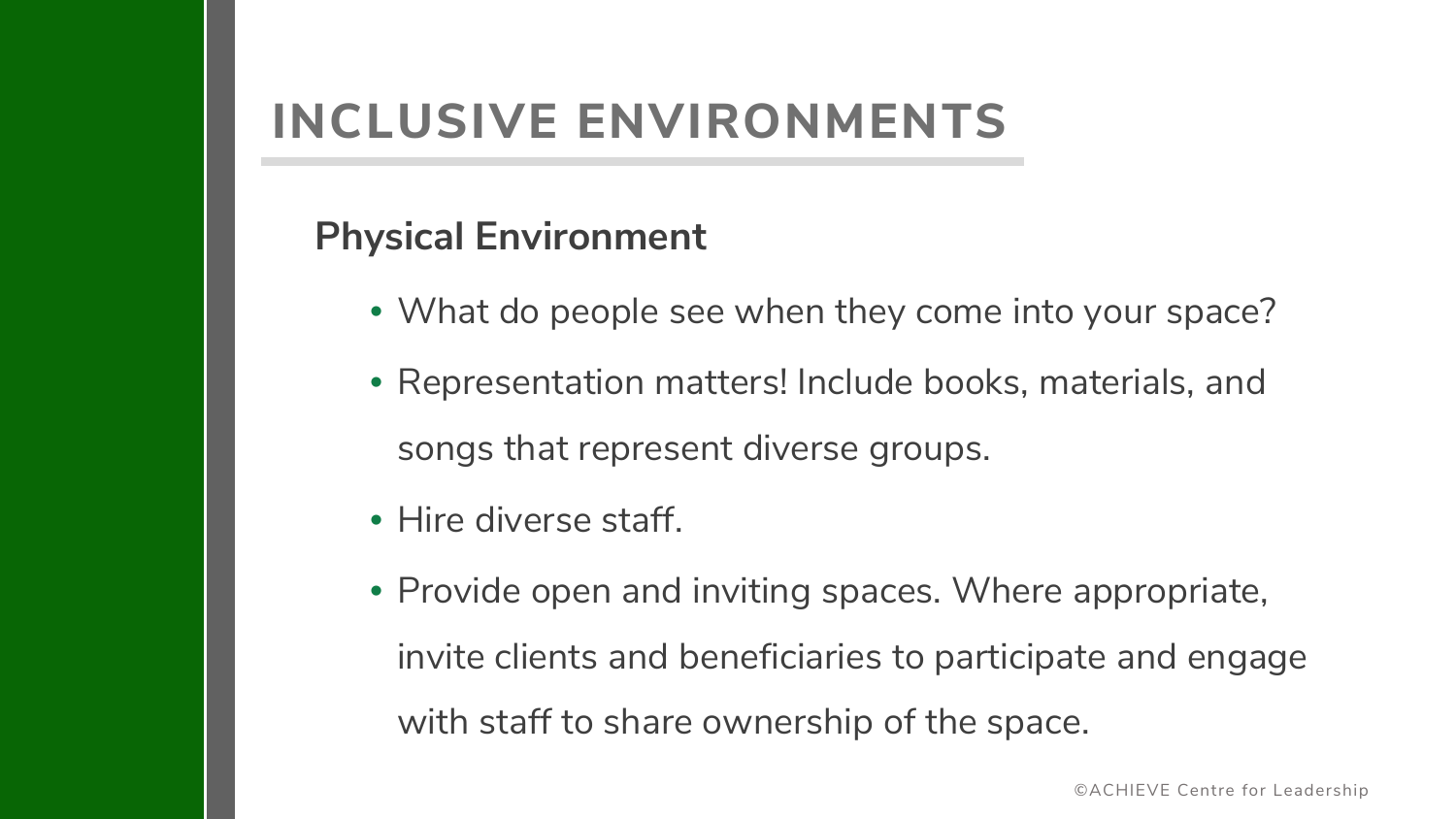- **Attitudes:** Nonverbal communication such as eye contact (when appropriate), open body language, smiles
- **Language:** Use language that is inclusive, welcoming, and accessible; avoid using language that is specialized or professional when possible
- **Time: H**elp clients and beneficiaries feel welcome by taking time to check in with them, inviting conversation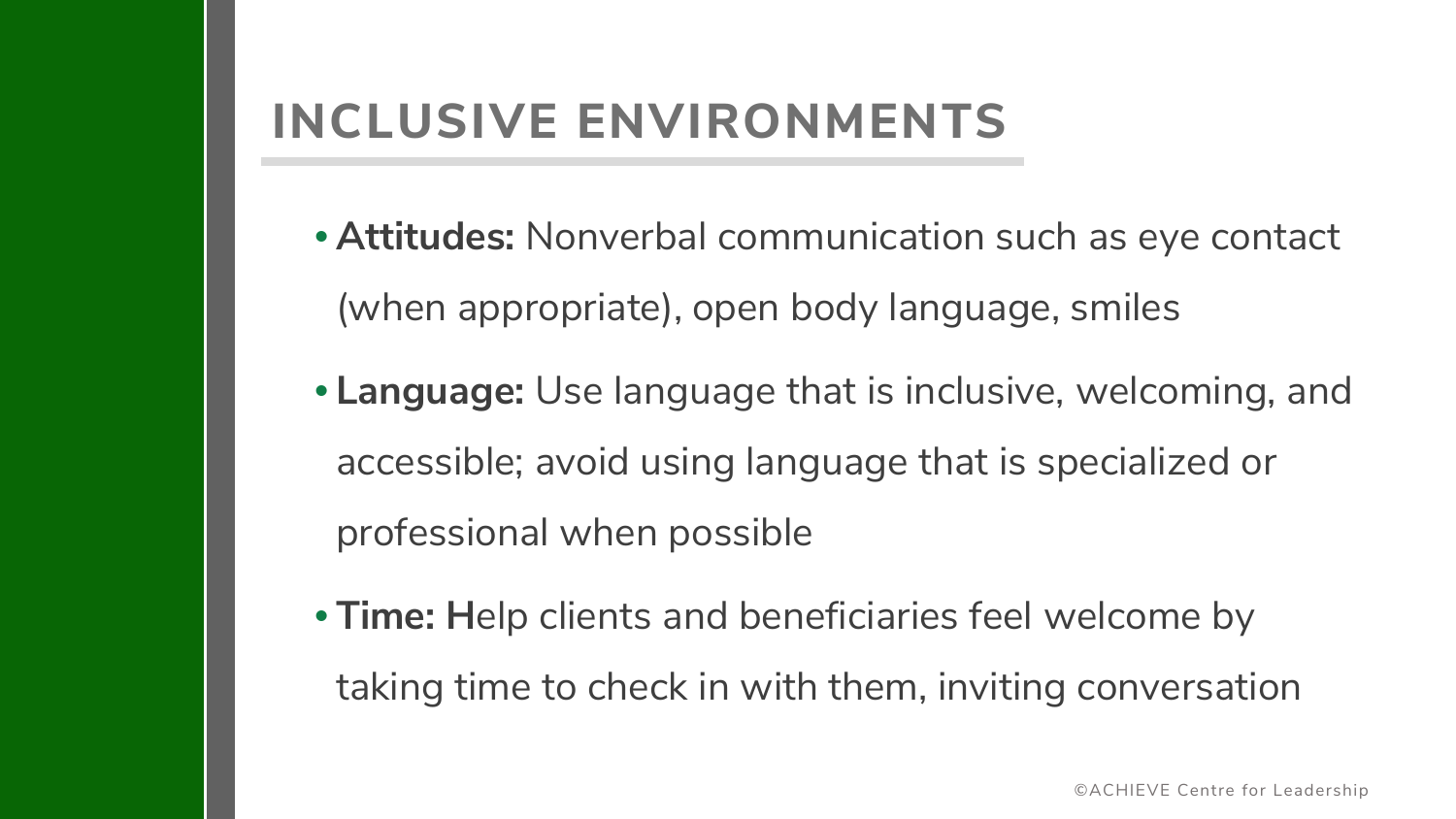- **Celebrations**: As much as possible, acknowledge and celebrate different cultural and faith traditions and holidays
- **Curiosity:** Invite clients and families to share about themselves, their cultures, their stories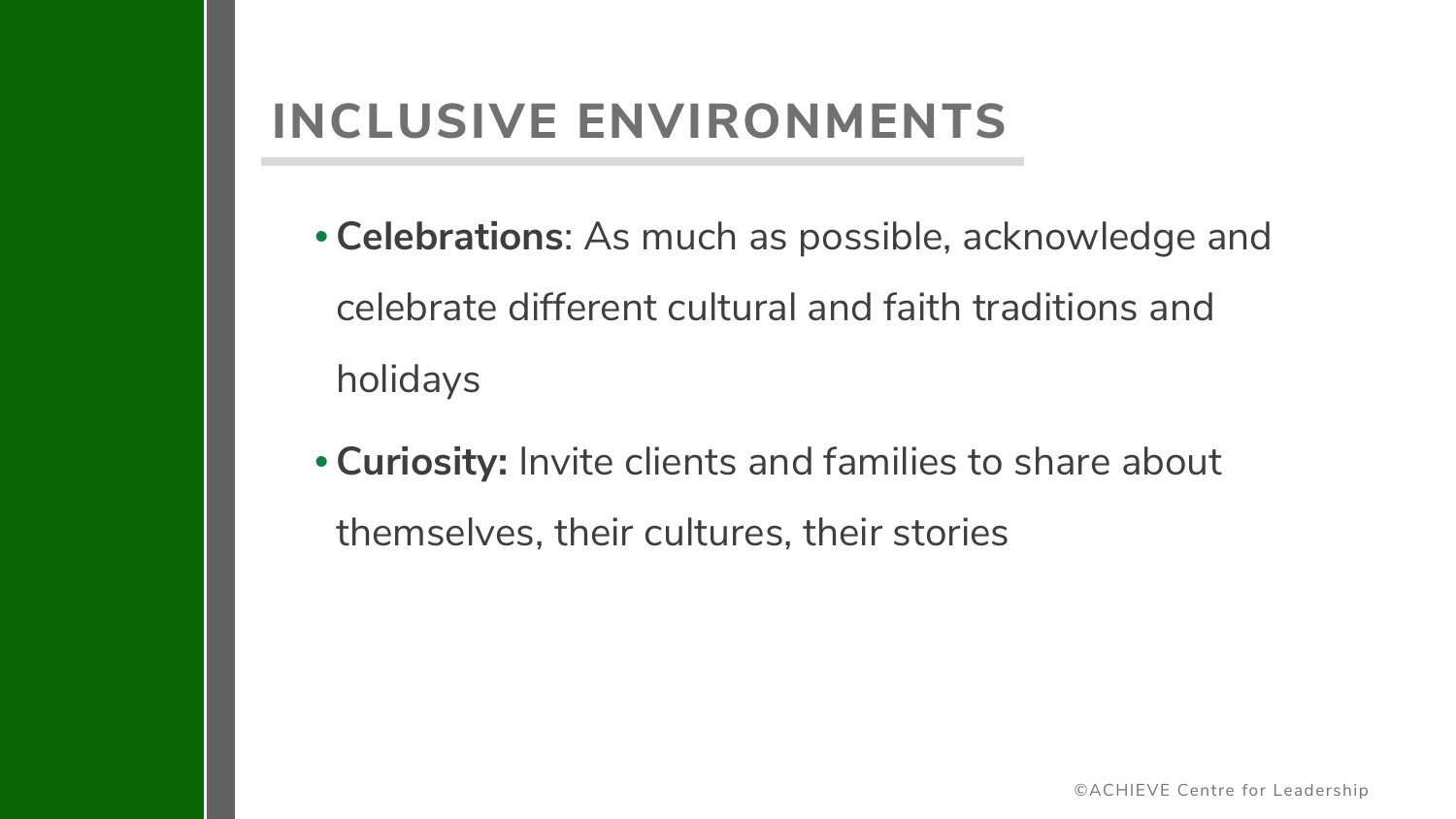## **HOW TO TALK TO ABOUT RACE**

#### **AND RACISM**

- Begin by educating yourself
- Prepare to be uncomfortable
- Know your intentions and state them
- Avoid shaming others
- Be curious not confrontational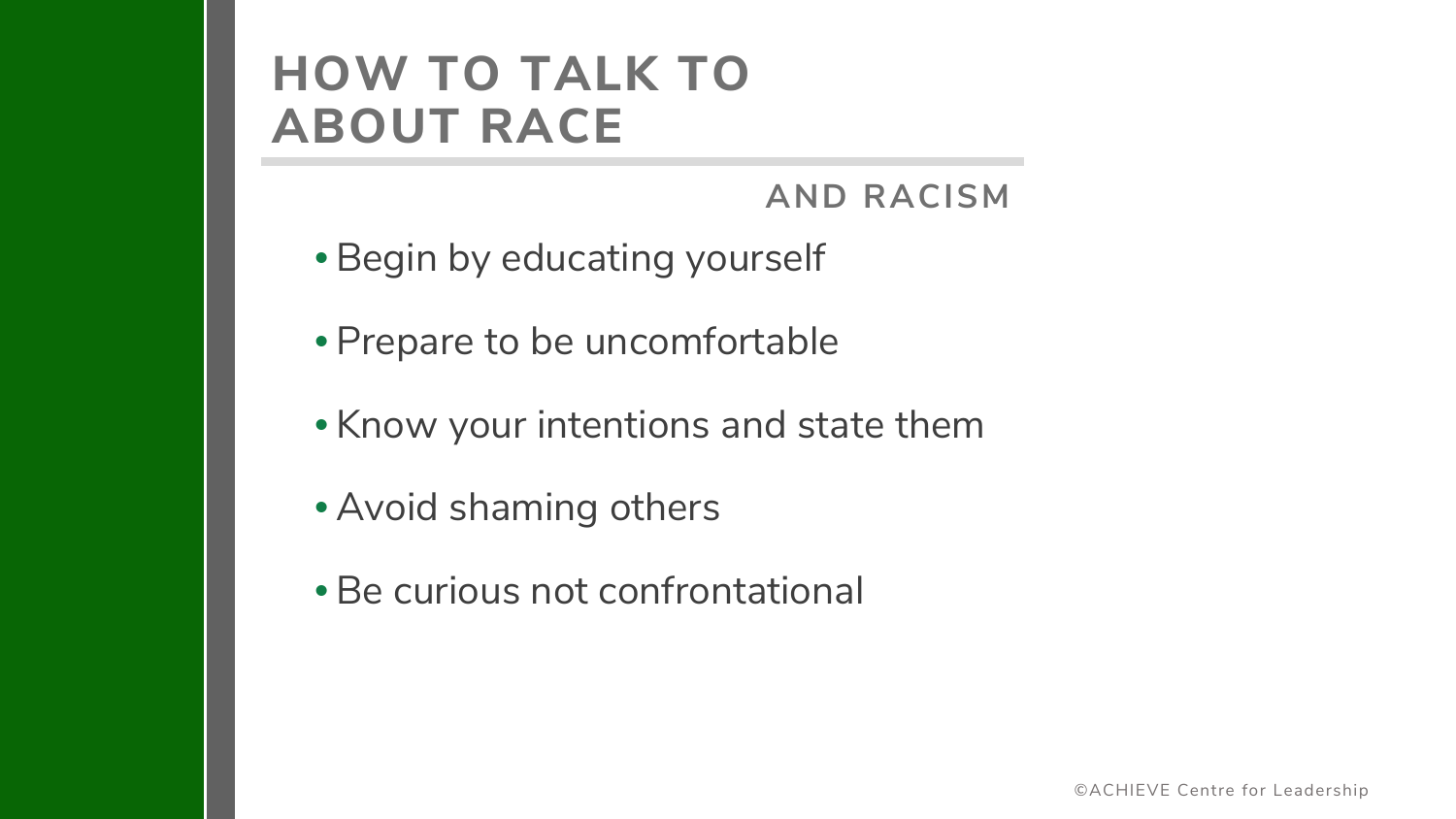## **HOW TO TALK TO ABOUT RACE**

#### **IN YOUR WORKPLACE**

- Foster a safe environment
- Address racist incidents when you see them happen
- Advocate for diverse voices to be heard at all levels
- Training is not enough review policies, processes to ensure diverse and inclusive workplaces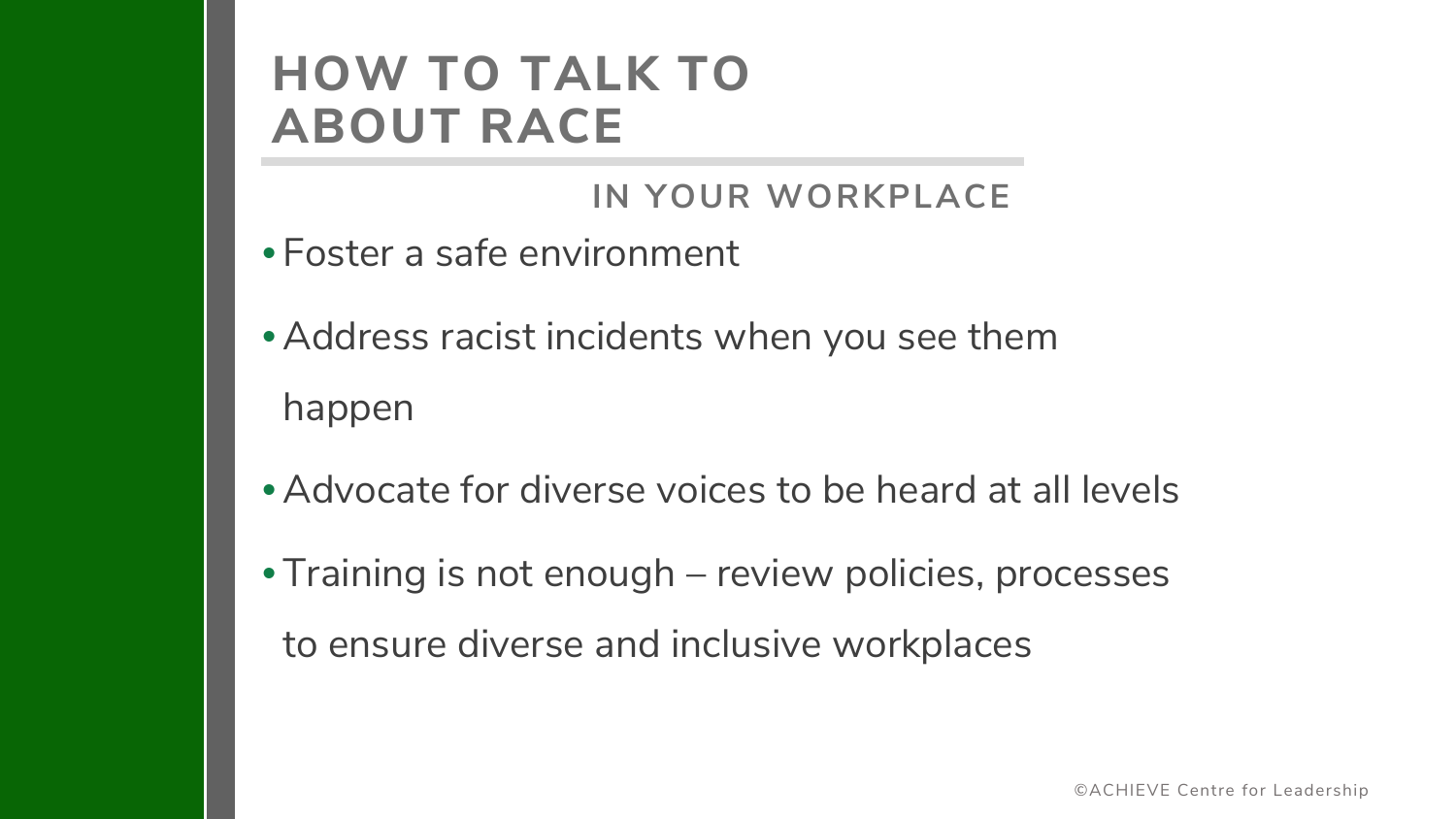## **HOW TO TALK TO CHILDREN**

#### **ABOUT RACE AND RACISM**

- Necessary to have these conversations
- Children can notice race from as young as 3 years old
- Need to be age-appropriate
- Understand and accept that we may make mistakes don't pretend to have all the answers
- Ensure this is a continual conversation, not a one-time event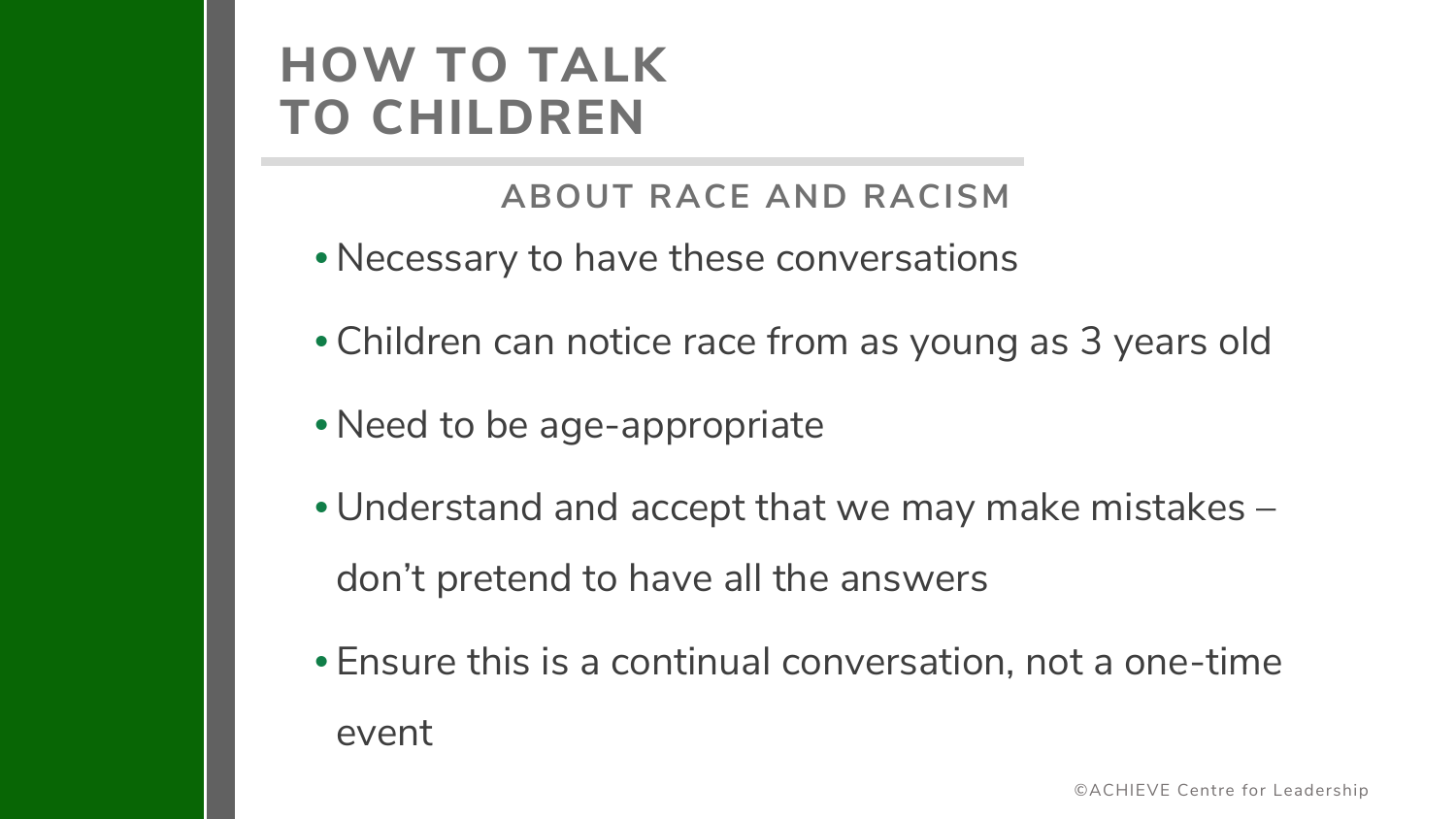#### **ADDITIONAL EVENTS & RESOURCES**

- Other Public Workshops
- On-Location Training
- Live and On-Demand Webinars
- Blogs
- Free Resources

*\* Follow us on LinkedIn and Facebook to receive notices*